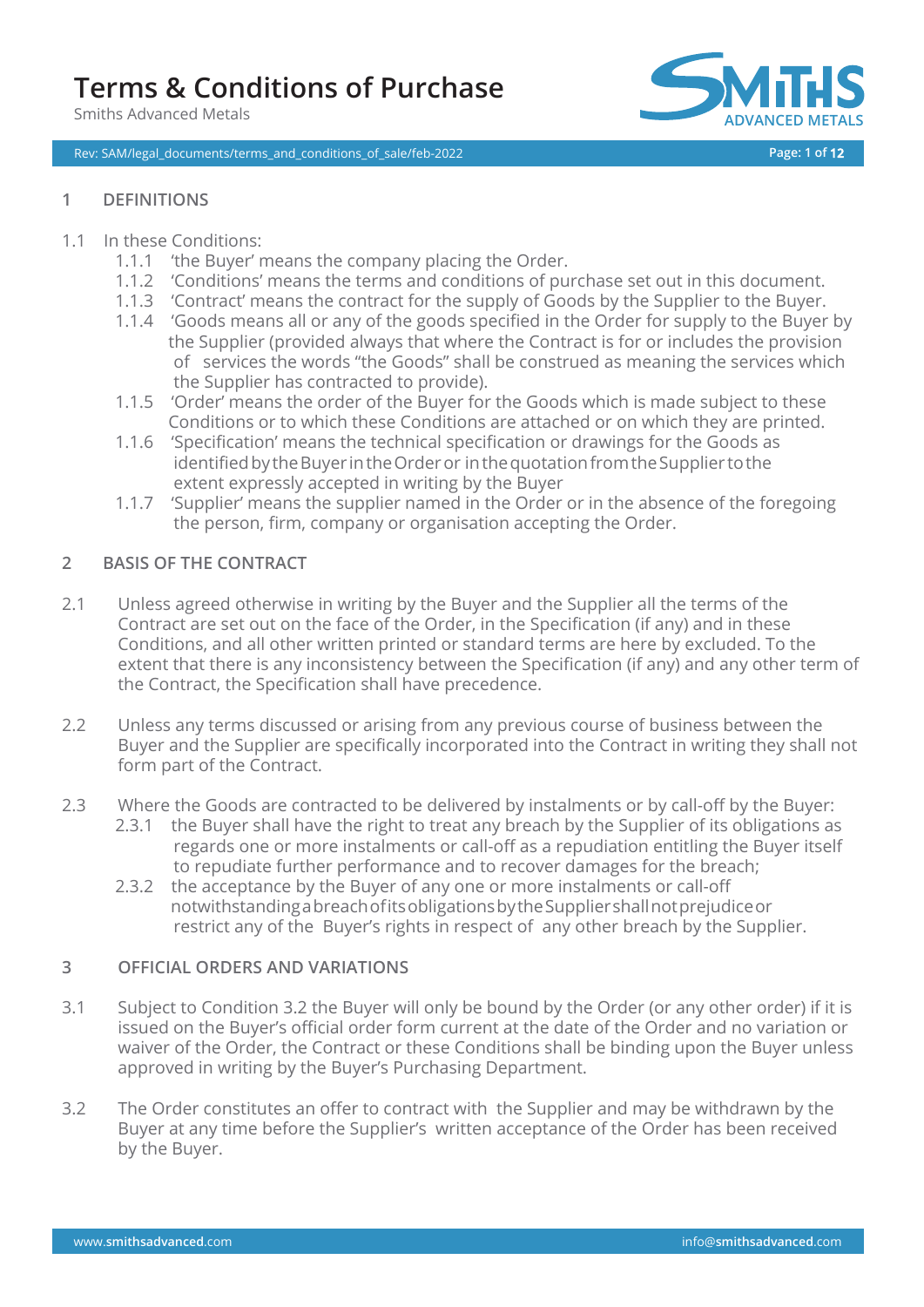Smiths Advanced Metals



Rev: SAM/legal\_documents/terms\_and\_conditions\_of\_sale/feb-2022 **Page: 2 of 12**

#### **4 ACCEPTANCE OF ORDER**

4.1 In the absence of any written agreement to the contrary between the Buyer and the Company any written acceptance of the Order (unless clearly stated on its face to be a counter offer) or the execution of the Order in whole or in part shall constitute acceptance by the Supplier of the Order, the prices and conditions contained in the Order and these Conditions.

#### **5 DELIVERY, OWNERSHIP OF AND RISK IN THE GOODS**

- 5.1 The Goods must be delivered in the quantities and at the times and dates stated in the Order or as otherwise agreed in writing by the parties (and if no time is stated delivery must be during normal working hours). Unless agreed otherwise in writing the Buyer shall not be obliged to accept delivery of or make payment for any Goods which are delivered by the Supplier before the relevant time and date stated in the Order or as otherwise agreed in writing by the Buyer.
- 5.2 All Goods must be delivered to and off loaded carriage and packing paid at the Supplier's risk to such destination as the Buyer may direct. Any third party carrier shall be deemed to be agent of the Supplier and not of the Buyer. The Buyer reserves the right to make alternative delivery arrangements and to claim an allowance equal to any carriage charge. The Buyer will not pay for non-returnable packing materials unless previously agreed in writing.
- 5.3 Delivery of the Goods shall be deemed to take place when the Goods are received by the Buyer at the Buyer's premises.
- 5.4 Subject to Condition 5.5 time of delivery of the Goods shall be of the essence of the Contract but the Buyer reserves the right to adjust the specified rate or date of delivery at any time.
- 5.5 If for any reason the Buyer is unable to accept delivery when the Supplier is ready willing and able to deliver, and the date for delivery has passed at the written request of the Buyer the Supplier shall store and keep safe the Goods until delivery is requested by the Buyer, the Buyer undertaking to pay the reasonable costs of the Supplier for such storage and safekeeping.
- 5.6 The Supplier warrants that the packing materials will be such that the Goods will resist pilferage, distortion, corrosion, leakage or contamination.
- 5.7 The Supplier is not entitled to deliver the Goods in advance of the delivery date agreed or specified by the Buyer unless agreed otherwise by the Buyer in writing.
- 5.8 Unless otherwise agreed in writing the property and risk in the Goods shall pass to the Buyer on the latest of delivery at the Buyer's premises, and the Buyer's acceptance of the Goods after any inspection of the Goods that the Buyer may require, (but without prejudice to the Buyer's right of rejection).
- 5.9 The property and the risk in any rejected Goods passes to the Supplier immediately on written notice of rejection being served on the Supplier.
- 5.10 The Supplier warrants to the Buyer that there is no restriction on or impediment against such passing of the property in the Goods to the Buyer.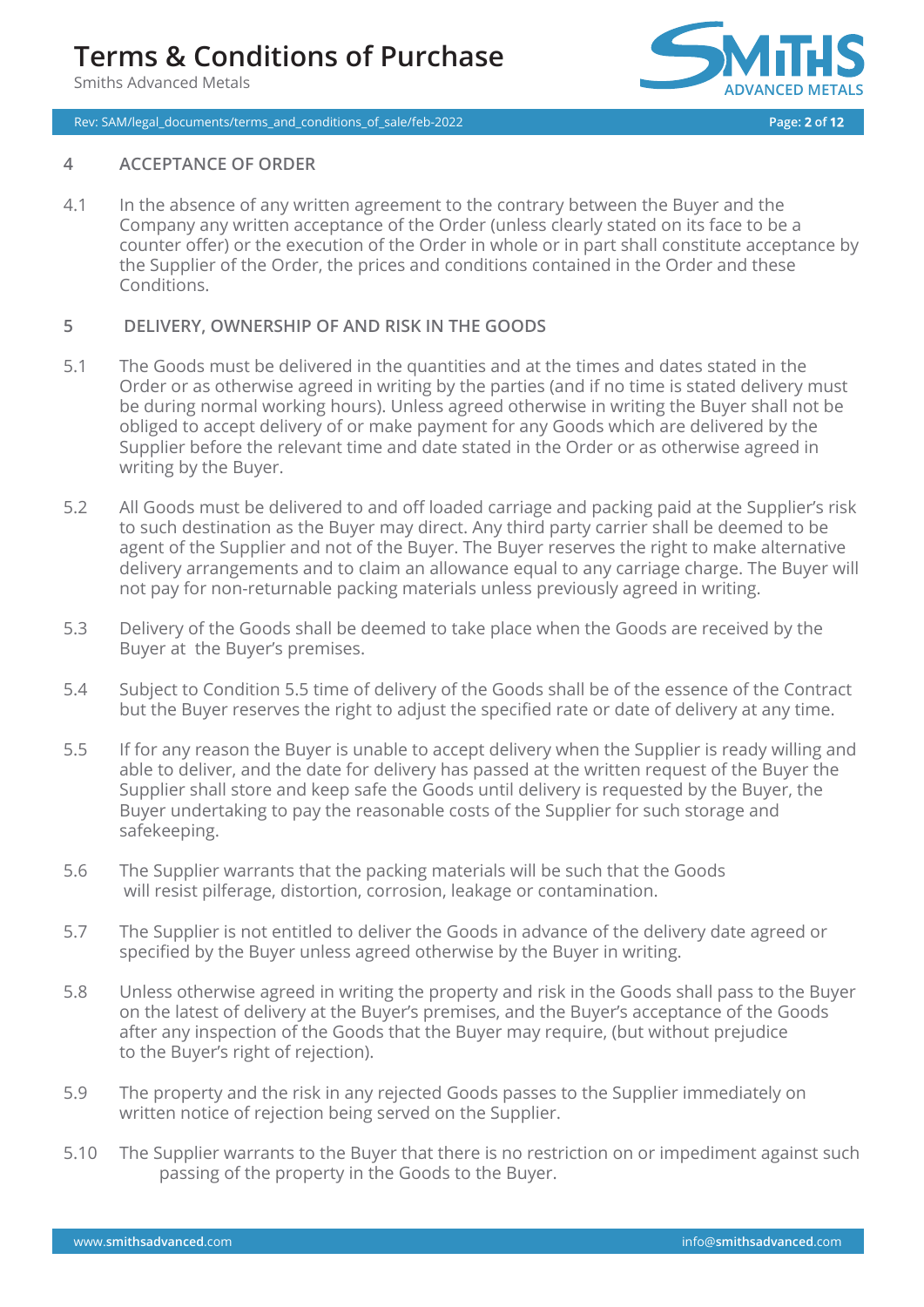Smiths Advanced Metals



Rev: SAM/legal\_documents/terms\_and\_conditions\_of\_sale/feb-2022 **Page: 3 of 12**

5.11 The Supplier shall provide the Buyer with such invoices, advice notes, delivery notes and other documents as the Buyer shall from time to time specify.

#### **6 DELAYS, SHORTAGES AND SURPLUSES**

- 6.1 Without prejudice to the Buyer's other rights and remedies (whether under the Order, the Contract, these Conditions or law), the Buyer reserves the right to cancel without liability (in particular for payment on a part performance or quantum merit basis) the whole or the unexecuted part of the Order or the Contract if the Supplier fails to deliver any or all of the Goods by the dates specified in the Order, in any schedules issued by the Buyer against the Order or agreed in writing by the parties, or if no delivery date is so specified within a reasonable time of the placing of the Order. The Buyer, upon exercising its right of cancellation may, at its option, in respect of any Goods already delivered comprising an instalment of the Goods:
	- 6.1.1 choose to make payment in full or part; or
	- 6.1.2 return such Goods at the Supplier's expense or require the Supplier to collect such Goods at the Supplier'sexpensewithoutanyliabilitytomakeany payment either in respect of such Goods or in respect of further instalments of the Goods under the Order or the Contract.
- 6.2 If the Buyer exercises its right of cancellation under Condition 6.1 the Buyer may recover from the Supplier any expenditure incurred by the Buyer (whether directly or indirectly) in obtaining goods in substitution for those which have not been delivered or accepted.
- 6.3 Should the Supplier's failure to deliver the Goods on the required dates necessitate delivery by special transport, all additional carriage charges shall be for the Supplier's account.
- 6.4 The Buyer reserves the right to return to the Supplier at the Supplier's cost any Goods delivered in excess of the quantities specified in the Contract or the Order, or in any schedule for the delivery of Goods issued by the Buyer against the Order or as otherwise agreed by the Buyer and the Supplier.

#### **7 QUALITY**

- 7.1 The Goods shall:
	- 7.1.1 conform in every respect (including without limitation as to quantity, quality and description) with the Specification (if any) and the particulars stated in the Order (or as otherwise agreed in writing by the parties) and/or any designs, drawings, samples, instructionsordescriptionsfurnishedbyoradoptedbytheBuyerandanylatest relevant British Standard Specification;
	- 7.1.2 be of sound materials and workmanship and of the very best quality;
	- 7.1.3 be capable of any standard or performance specified in the Specification (if any), the Contract and the Order or otherwise agreed in writing by the parties;
	- 7.1.4 be fit for their purpose where such purpose was expressly drawn to the attention of the Supplier or was apparent by implication from the nature of the Goods; and
	- 7.1.5 be free from defect in tolerance, performance, safety, materials and workmanship.
- 7.2 The Supplier warrants that the Goods will be as safe as persons generally are entitled to expect in all the circumstances and that therefore appropriate quality control and testing will have been carried out on the Goods.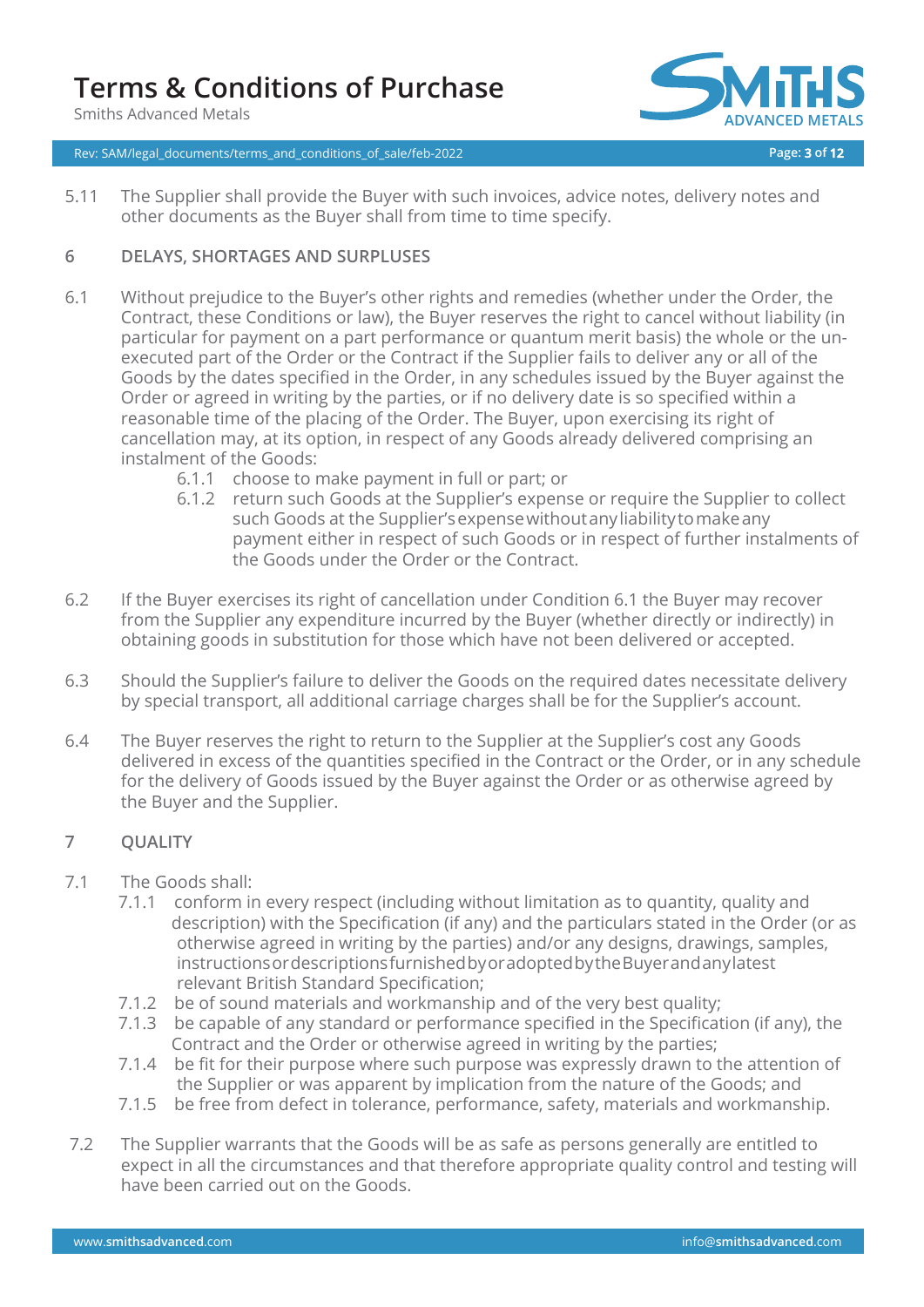Smiths Advanced Metals



Rev: SAM/legal\_documents/terms\_and\_conditions\_of\_sale/feb-2022 **Page: 4 of 12**

- 7.3 The Supplier warrants that the design, construction, quality, packaging and labelling of the Goods comply in all respects with the relevant requirements of any statute, statutory rule instrument or order.
- 7.4 The Buyer shall be entitled to rely on any representation made to the Buyer by or on behalf of the Supplier concerning the Supplier or any aspect of the Goods.
- 7.5 Except to the extent that they embody designs prepared by the Buyer the Supplier warrants that neither the Goods nor the use thereof by the Buyer or its assignees will infringe any patent, trade mark, registered design or other proprietary right and the Supplier undertakes to indemnify the Buyer against all actions claims demands and costs arising from or by reason of any actual or alleged infringement of any such right.
- Where the Contract or Order provides for installation, erection or work of any nature to be carried out by the Supplier, the same shall be executed in accordance with the requirements stated in the Contract or Order or as otherwise agreed in writing by the parties and with good workmanship and the Supplier guarantees that the results intended to be achieved according to the Contract or as otherwise agreed in writing by the parties will be met. The Supplier shall take all precautions necessary to ensure that such installation, erection, or work is carried out safely and without risk to persons and shall provide and bear the cost of all insurances necessary to persons or property and shall provide and bear the cost of all insurances necessary to indemnify the Buyer in respect of any negligence or act or omission on the part of the Supplier, its employees, sub contractors or agents. 7.6
- To the extent that the Goods comprise services then the Supplier warrants that such services 7.7 will be provided by the Supplier with reasonable care and skill.
- The supplier shall plan, implement and control processes, appropriate to the organisation and the product, for the prevention of counterfeit or suspect counterfeit materials and their inclusion in product(s) delivered to the buyer. 7.8
- Without prejudice to any other right of the Buyer whether express or implied or any other 7.9 guarantee given by the Supplier to the Buyer or which the Buyer has the benefit of, the Supplier shall without delay repair or replace at its own expense any Goods which are or become defective at any time where such defect arises under proper use or storage from faulty design materials or workmanship or the Supplier's incorrect instructions as to the use or storage or any other breach of any guarantee, warranty express or implied. Such guarantee shall then apply to the repaired or replaced items.
- Any breach by the Supplier of its obligations under Condition 7.8 shall entitle the Buyer after 7.10 serving written notice of intent to proceed to remedy the defect at the Supplier's risk and expense without prejudice to the Buyer's other rights.

## **8 INDEMNITIES AND LIABILITY**

- 8.1 Without prejudice to the Supplier's liability under any warranty or condition implied by law, the Supplier shall fully and effectively indemnify the Buyer against all claims, demands, costs, losses (including loss of profit and other consequential loss), damages interest, injury and/or expenses (legal or otherwise) whatsoever which may be suffered directly or indirectly by the Buyer (or claims in respect thereof made against the Buyer by third parties and any costs and expenses arising in connection therewith) and whether arising in contract, tort or otherwise from:
	- 8.1.1 any defect in the Goods whether such defect is attributable to faulty design (other than a design made, furnished or specified by the Buyer), materials or workmanship;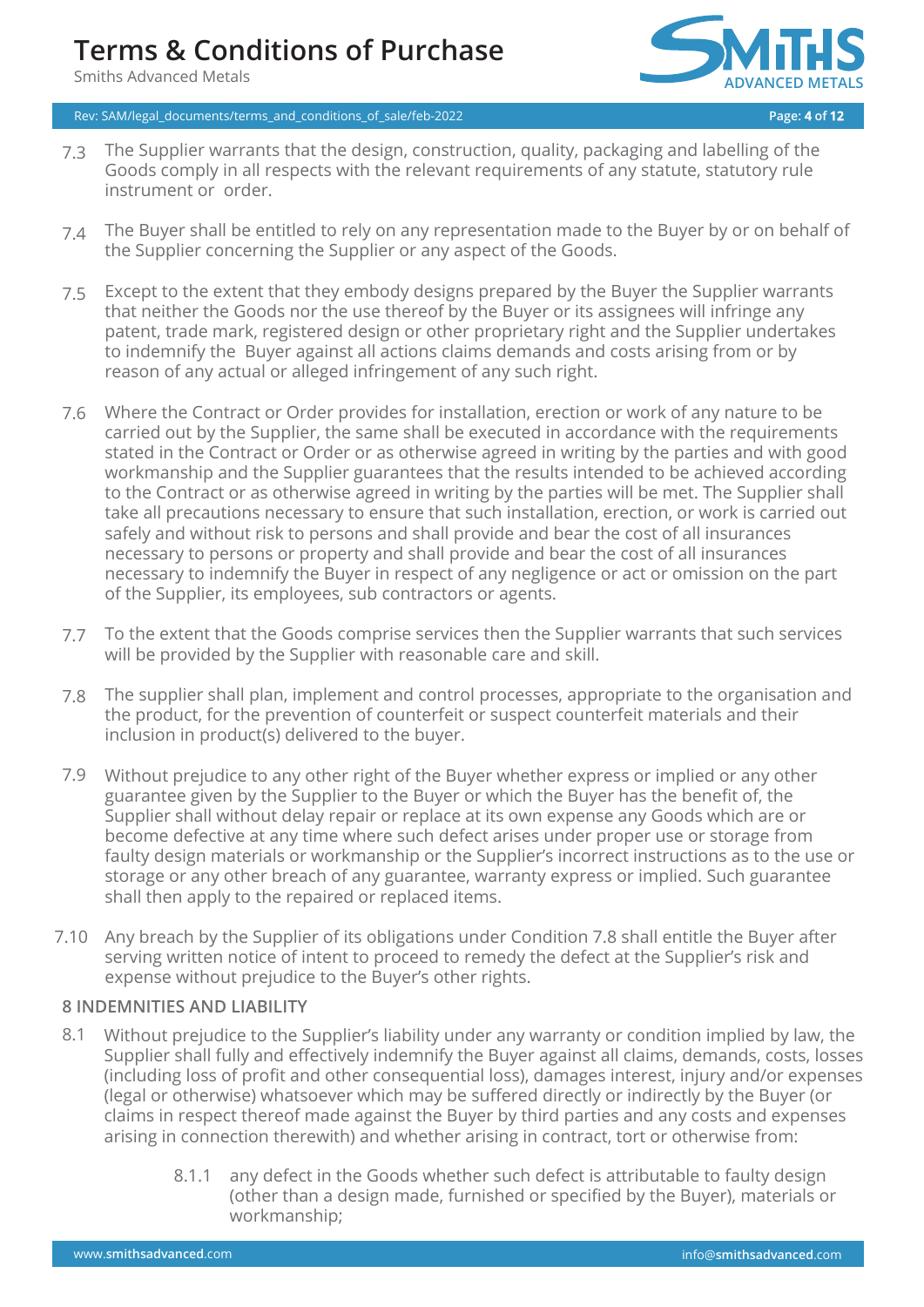Smiths Advanced Metals



Rev: SAM/legal\_documents/terms\_and\_conditions\_of\_sale/feb-2022 **Page: 5 of 12**

- 8.1.2 theSupplier'sfailuretocomplywithorbeinginbreachofanytermofthe contract (including these Conditions);
- 8.1.3 the Supplier's performance of the Contract (whether negligent or otherwise);
- 8.1.4 the late delivery of the Goods;
- 8.1.5 the expense of obtaining replacement goods in respect of Goods which have been rejected or have not been delivered.
- 8.1.6 any infringement or alleged infringement of any intellectual property rights of third parties due to the use or sale of the Goods provided always that where Goods are supplied to a specification or design of the Buyer this indemnity shall apply only to the extent that the infringement or alleged infringement does not directly arise from the use of such specification or design by the Supplier in the supply of the Goods;
- 8.1.7 a defect in any installation, erection or work of any nature to be carried out by the Supplier pursuant to the Contract;
- 8.1.8 any royalties payable by the Supplier or the Buyer; and
- 8.1.9 the Goods being (whether in whole or in part and directly or indirectly) involved in a claim under the Consumer Protection Act 1987 except to the extent that the alleged defect in the Goods which are the subject of the claim was directly caused by an act or omission of the Buyer.
- 8.2 The Supplier will at all times insure and keep itself insured with a reputable insurance company against all insurable liability under the Contract and in particular against all liabilities under this Condition.
- 8.3 The Buyer has contracted with the Supplier on the basis that the Supplier will bear the cost of insuring against such liabilities. The Supplier will provide all facilities assistance and advice required by the Buyer and the Supplier's insurers for the purpose of contesting or dealing with any action claim or matter arising out of the Supplier's performance of the Contract.

#### **9 HEALTH AND SAFETY**

- 9.1 The Supplier undertakes with the Buyer as follows:
	- 9.1.1 that it has carried out all testing and examination and other work necessary to minimize and, so far as is reasonably practicable, eliminate any risk to health or safety resulting from the use of the Goods for any purpose for which they are designed;
	- 9.1.2 that where conditions exist under which there will or may be any risk to health or safety, the Supplier shall immediately on acceptance of the Order bring such conditions to the attention of the Buyer in writing and shall provide free of cost adequate information about such conditions and the safeguards which should be observed to ensure that the Goods can be transported stored, processed and/or used safely and without risk to health;
	- 9.1.3 it shall comply with and shall ensure that the Goods shall comply with the requirements laid down in Section 6, Health and Safety at Work Act 1974 and the Supplier shall indemnify the Buyer against all claims, costs, losses, damages and expenses incurred by the Buyer or for which the Buyer shall be liable in respect of the Supplier's breach of its obligation under this Condition; and
	- 9.1.4 it shall keep records of all manufacturing and/or other processes undertaken in relation to the Goods prior to the date of delivery of the Goods for a period of not less than 6 years and shall make such records available to the Buyer immediately upon the Buyers request.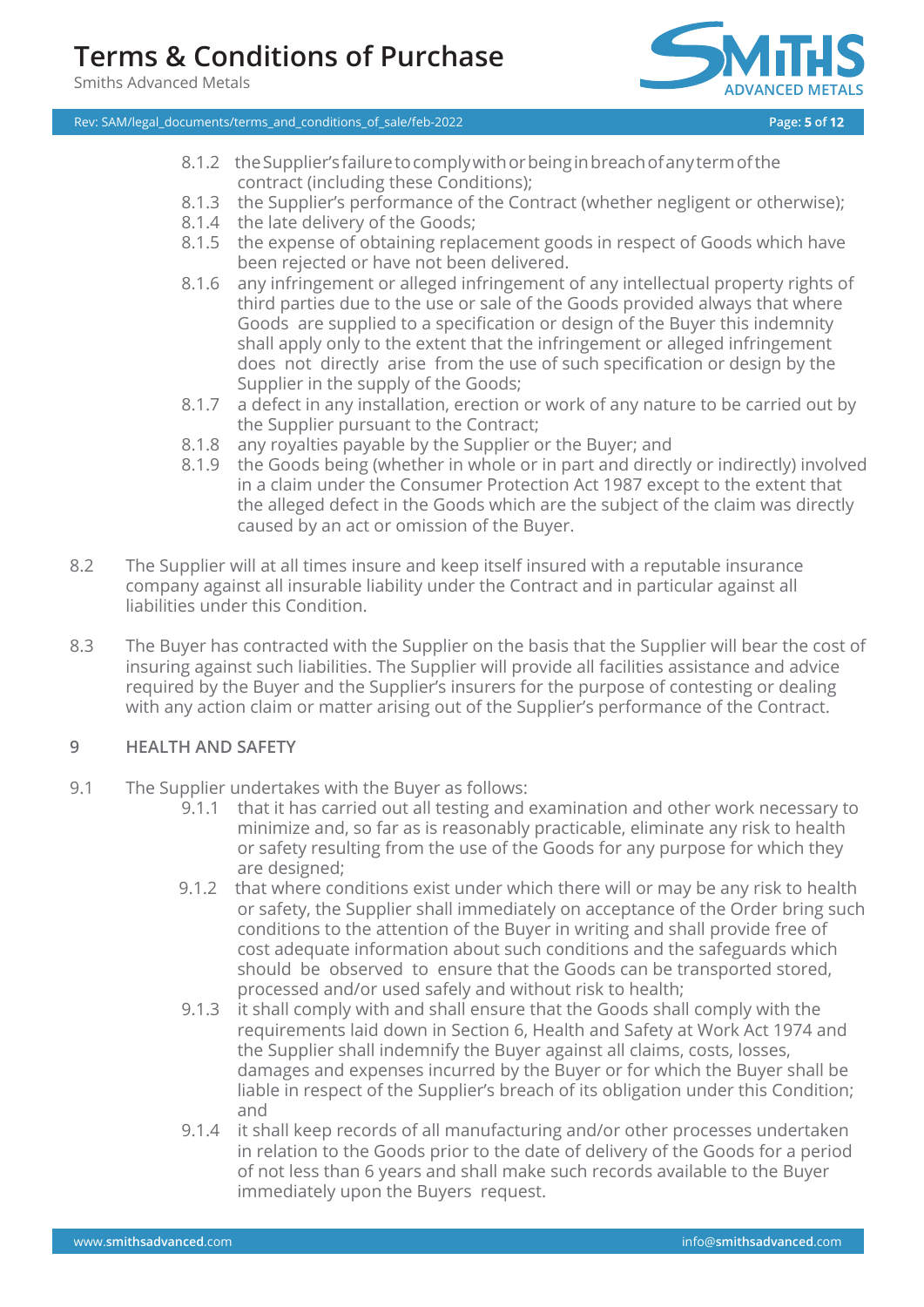Smiths Advanced Metals

### Rev: SAM/legal\_documents/terms\_and\_conditions\_of\_sale/feb-2022 **Page: 6 of 12**



### **10 VISITS TO THE SUPPLIER'S PREMISES**

- 10.1 The duly authorized representative of the Buyer and/or its customer shall be given access at reasonable times to the Supplier's premises and shall be permitted to inspect, examine and test materials used in the manufacture of Goods supplied under the Contract before or during their manufacture. The Supplier shall supply the results of all inspections and tests to the Buyer in such form as the Buyer may require. Reasonable notice will be given by the Buyer of its intention to send its representative to the Supplier's premises.
- 10.2 Such visits to the Supplier's premises by or on behalf of the Buyer shall not imply that any Goods or work in progress inspected has been accepted by the Buyer.
- 11 PUBLICITY AND ADVERTISEMENT
- 11.1 The Contract and/or the Buyer's name shall not without the Buyer's consent in writing be disclosed to any third party or used in any way for publicity or advertisement by the Supplier.

### **12 CONFIDENTIALITY**

- 12.1 The Supplier shall hold as confidential all samples, designs, art work, photographs, negatives, information, details, specifications, drawings, tooling, dies, moulds, formulations of compounds, patterns, software and any other items or matter relating to the Goods to be supplied in any way whatsoever (the "Confidential Items"). If the Buyer purchases any Confidential Items they shall become the absolute property of the Buyer as from the date of purchase.
- 12.2 The Supplier shall not disclose any Confidential Items to any other person except such of its employees and sub-contractors (in the latter case as are permitted under Condition 16) as may be necessary for the performance of its obligations under the Contract and the Supplier shall ensure that any person to whom Confidential Items are disclosed undertakes to hold them as confidential.
- 12.3 The Supplier shall not without the prior written consent of the Buyer make use of the Confidential Items for any purpose other than carrying out its obligations under the Contract.
- 12.4 All Confidential Items and any copies thereof shall on demand, or upon completion of the Contract, or its termination for any reason, be returned or (where they have not been supplied by the Buyer) delivered to the Buyer whose property such Confidential Items shall become or remain (as the case may be) and all Confidential Items stored in electronic form shall be deleted permanently from all the Supplier's computers. The Buyer reserves the right to enter the Supplier's premises to remove any or all Confidential Items and to ensure compliance with this Condition.

#### 13 MATERIALS SENT

13.1 The Supplier shall be responsible for any components, goods or materials or other property (including without limitation any dies or tooling) of the Buyer ("Buyer's Property") which may be issued to the Supplier in connection with the Contract and shall indemnify the Buyer against loss or damage to the Buyer's Property. The Supplier shall clearly mark all the Buyer's Property as the property of the Buyer and shall submit stock returns in respect of the Buyer's Property and when required by the Buyer.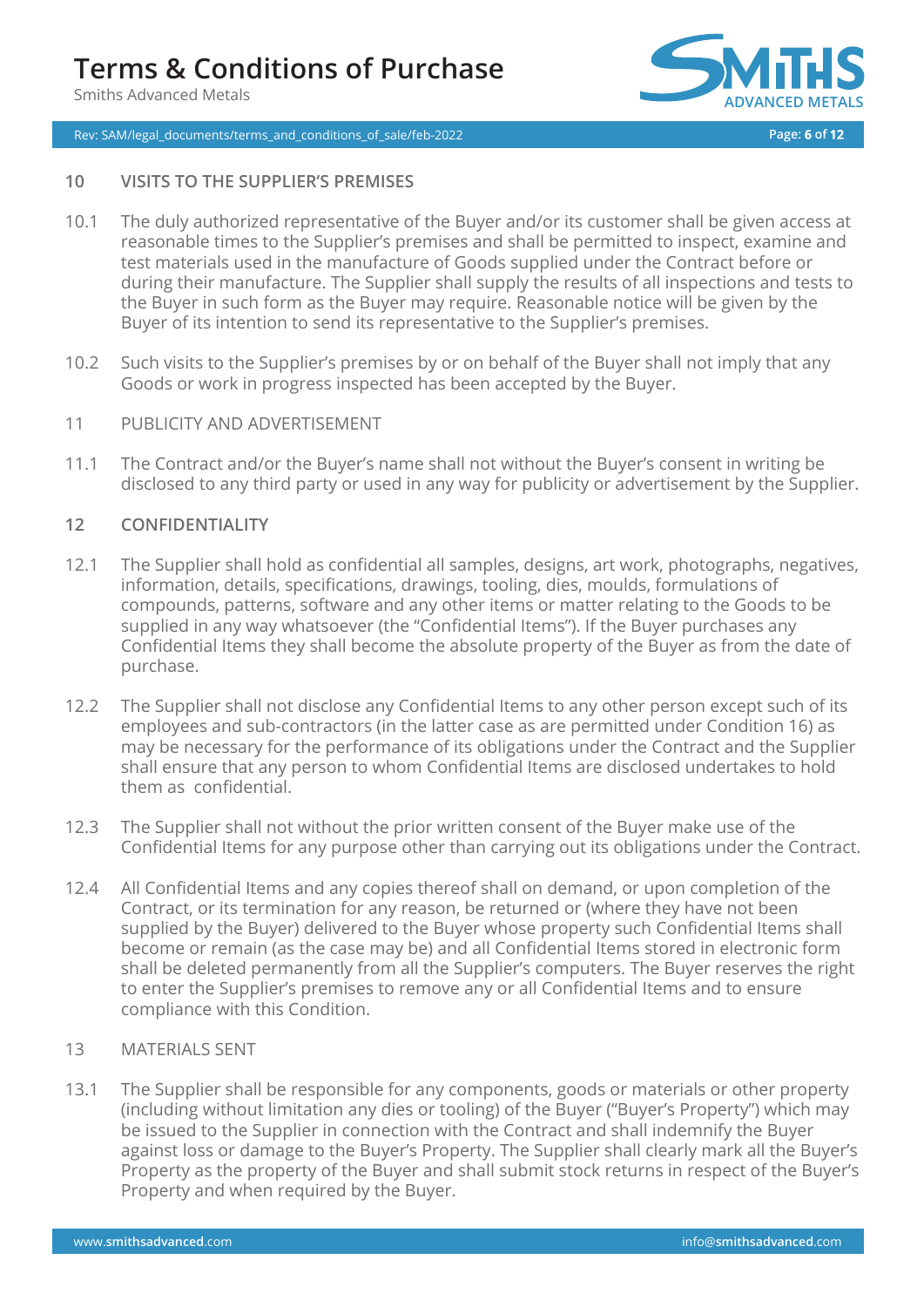Smiths Advanced Metals



### Rev: SAM/legal\_documents/terms\_and\_conditions\_of\_sale/feb-2022 **Page: 7 of 12**

- 13.2 All goods, materials and/or Buyer's Property handled by or worked on by the Supplier in connection with the Contract shall be deemed to have been received by the Supplier in perfect condition unless the Buyer has received written notice specifying any defects or damage within twenty four hours of delivery to the Supplier.
- 13.3 The Supplier shall keep the Buyer's Property in good condition and insured against all risks in the Buyer's name but at the expense of the Supplier subject only to carrying out in a good and workmanlike manner and with proper skill and care any necessary work on or to or with the Buyer's Property necessary in connection with the production of the Goods.
- 13.4 If following completion of the Contract or on its termination (for whatever reason) the Supplier retains any of the Buyer's Property then it shall be returned at the Supplier's expense to the Buyer on demand.
- 13.5 The Buyer's Property shall remain the property of the Buyer and shall be kept confidential and not disclosed to any third party except the Supplier's employees or sub-contractors (the latter as are permitted under Condition 16) in which case the Supplier shall ensure that such third party keeps them confidential.

#### **14 FORCE MAJEURE**

- 14.1 The Buyer shall not be liable to the Supplier for any failure to fulfil its obligations under the Contract if such failure is attributable to for any reason beyond its reasonable control or that of its agents, suppliers or subcontractors and the Buyer shall have the right to defer the date of delivery or performance by the Supplier or to cancel the Contract or any part of the Order without liability. Payment for any affected Goods shall be postponed until such time as delivery takes place shall at the request of the Buyer.
- 14.2 Any 'reason beyond the control' of the Buyer or that of its agents, suppliers or subcontractors shall include without limitation:
	- 14.2.1 Act of God, explosion, flood, tempest, fire, accident or epidemic;
	- 14.2.2 war or threat of war, sabotage, insurrection, civil disturbance or requisition;
	- 14.2.3 acts, restrictions, regulations, bye-laws, prohibitions or measures of any kind on the part of any governmental, parliamentary or local authority;
	- 14.2.4 import or export regulations, embargoes or blockades;
	- 14.2.5 strikes, lock-outs or other industrial actions or trade disputes (whether involving employees of the Supplier or of a third party);
	- 14.2.6 difficulties in obtaining raw materials, labour, fuel, parts or machinery:
	- 14.2.7 power failure or breakdown in machinery.

## **15 PRICE AND TERMS OF PAYMENT**

- 15.1 Payment of the price of the Goods shall be made at the end of the second month following the month in which the Goods are delivered in accordance with the Contract or as otherwise agreed in writing by the Buyer and the Supplier.
- 15.2 The price of the Goods shall be the price stated in the Order or as otherwise agreed in writing by the Buyer and the Supplier.
- 15.3 No increase in the price of the Goods will be payable by the Buyer without the prior written agreement of the Buyer. The price quoted by the Supplier shall include VAT and the cost of delivery and packing.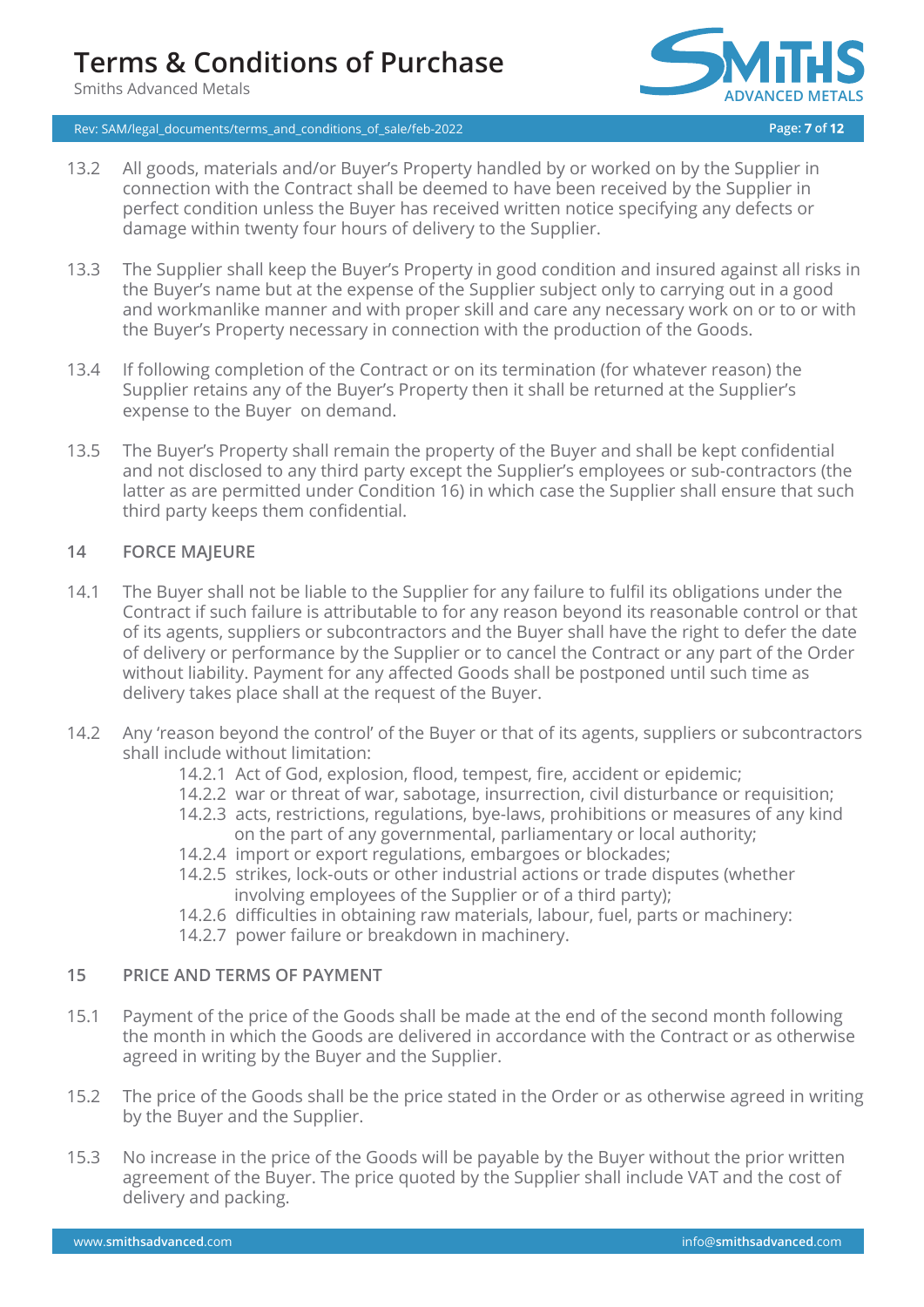Smiths Advanced Metals



Rev: SAM/legal\_documents/terms\_and\_conditions\_of\_sale/feb-2022 **Page: 8 of 12**

### **16 SUB-CONTRACTING**

16.1 The Contract (or any part of it) shall not be assigned or sub-contracted by the Supplier either wholly or partially without the prior consent in writing of the Buyer.

### **17 SPECIAL CONDITIONS RELATING TO TOOLS AND DIES**

- 17.1 Where the Buyer and the Supplier agree that the Supplier shall design, manufacture, obtain, supply or operate any tools or dies for the Buyer (or agrees that the Supplier may subcontract the same) ("the Tooling") then it is agreed, notwithstanding that the price of any Tooling has not been paid that:
	- 17.1.1 the legal and beneficial ownership of the Tooling, any designs, and drawings connected with the Tooling, and any materials which shall be acquired for or incorporated into the Tooling (and all copyright in respect of such designs, drawings and materials) shall be vested in the Buyer free from any lien, charge or encumbrance;
	- 17.1.2 one complete set of die prints for the Tooling shall be deposited by the Supplier with the Buyer;
	- 17.1.3 the Supplier shall ensure that the Tooling complies with all relevant requirements of any statute, statutory instrument, regulations or order (including such relating to servicing and maintenance);
	- 17.1.4 the Tooling shall be kept confidential, be used solely in connection with the Contract or any other contract with the Buyer and shall not be used for any other purpose or for any other person, firm or company without the prior written consent of the Buyer;
	- 17.1.5 the Supplier at its expense shall be responsible for servicing and maintaining the Tooling to a state of safe and good working order (fair wear and tear excepted);
	- 17.1.6 the Supplier undertakes not to sell or dispose of or agree to dispose of the Tooling or any part of it or create or allow to be created by lien, charge or other encumbrances over the Tooling or any part of it;
	- 17.1.7 for as long as any of the Tooling is in the Supplier's possession, such Tooling shall be clearly marked by the Supplier as the property of the Buyer and shall be at the risk of the Supplier and the Supplier shall be fully responsible for all the obligations and liabilities in respect of such Tooling or of its operation as though the Supplier were the owner of such Tooling; and
	- 17.1.8 the Buyer shall have the right at any time on giving reasonable notice to enter upon the premises of the Supplier to inspect or make tests upon the Tooling and at its discretion to take possession of and remove the Tooling from the premises of the Supplier.
- 17.2 Where existing dies or tooling owned or used by the Supplier are to be used in connection with the Contract then the Supplier will be responsible at its own cost and expense for obtaining from any relevant third party any consent or permission which is necessary to permit the Supplier to use such dies and tooling for the Buyer in connection with the Contract (including without limitation supplying samples from such dies or tooling to the Buyer).
- 17.3 If samples are required by the Buyer from any dies or tooling including the Tooling, these will be provided free of charge by the Supplier unless agreed otherwise by the Buyer and will be accompanied by such First Piece Sample Report as may be specified from time to time by the buyer.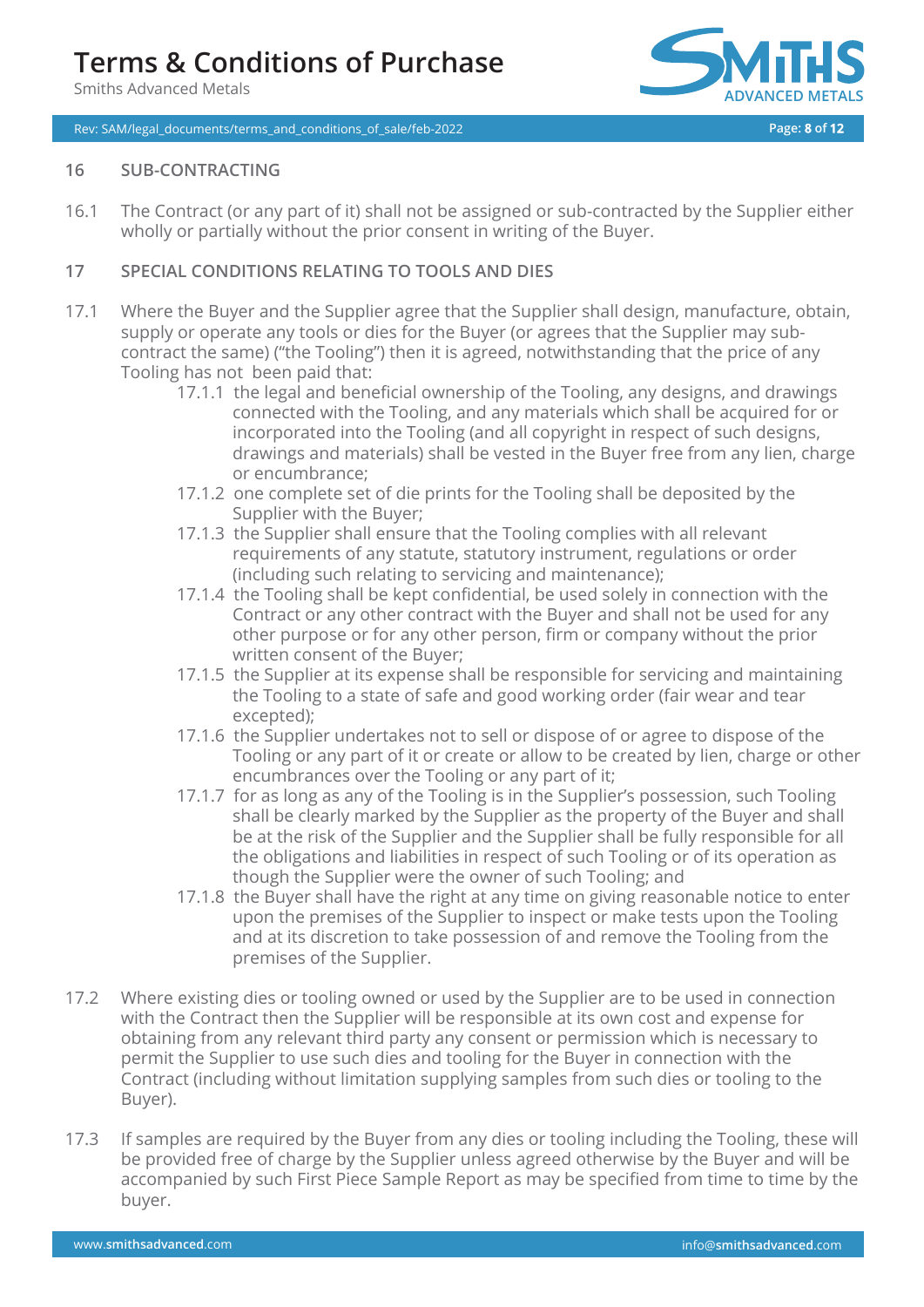Smiths Advanced Metals



Rev: SAM/legal\_documents/terms\_and\_conditions\_of\_sale/feb-2022 **Page: 9 of 12**

17.4 The Supplier will not, without the prior written permission of the Buyer, dispose of any Tooling or any other dies or tooling originally manufactured on behalf of a third party but which have been used in connection with the Contract or any other contract between the Buyer and Supplier. If the Supplier disposes of any Tooling or other such dies or tooling in breach of this Condition then the Supplier will be responsible for replacing such Tooling or other dies or tooling at its own cost to the satisfaction of the Buyer.

#### **18 PACKAGING**

18.1 The Buyer is under no obligation to return packaging materials whether pallets or returnable stillages within any defined period or by any date specified by the Supplier.

### **19 OFFSET OF AMOUNTS DUE**

19.1 The Buyer shall be entitled to off-set against any sums due from it to the Supplier, the amount of any claim the Buyer (and/or its subsidiaries or holding company or other subsidiaries of the same holding company as such expressions are defined in the Companies Act 1985) has against the Supplier (and/or its subsidiaries or holding company or other subsidiaries of the same holding company as such expressions are similarly defined) or the amount of any monies due to the Buyer from the Supplier (and/ or any of its subsidiaries or holding company or other subsidiaries of the same holding company as such expressions are similarly defined).

### **20 TERMINATION**

- 20.1 Without prejudice to any other rights the Buyer may have under the Contract, these Conditions, the Order or in law the Buyer shall be entitled to terminate the Contract immediately without liability:
	- 20.1.1 if the Supplier has a bankruptcy petition presented against him, or a bankruptcy order is made;
	- 20.1.2 if the Supplier makes or seeks to make any composition or arrangement with his creditors;
	- 20.1.3 if the Supplier makes a proposal to his creditors for a voluntary arrangement or applies for an interim order (within the meaning of Section 286 Insolvency Act 1986);
	- 20.1.4 if an encumbrancer takes possession of any of the Supplier's assets, or any of the Supplier's property is taken in execution or process of law;
	- 20.1.5 if a petition is presented or an order is made or a resolution is passed for the winding-up of the Supplier;
	- 20.1.6 if a petition is presented or an order is made for an administration order to be made in relation to the Supplier;
	- 20.1.7 if the Supplier's directors make a proposal for a voluntary arrangement with the Supplier's creditors;
	- 20.1.8 if the Supplier is unable to pay its debts (within the meaning of Section 123 Insolvency Act 1986);
	- 20.1.9 if a receiver or administrative receiver is appointed over any of the Supplier's assets.
	- 20.1.10 If the Supplier has committed or permitted any employee, subcontractor, agent or commit any breach of the Contract or these Conditions.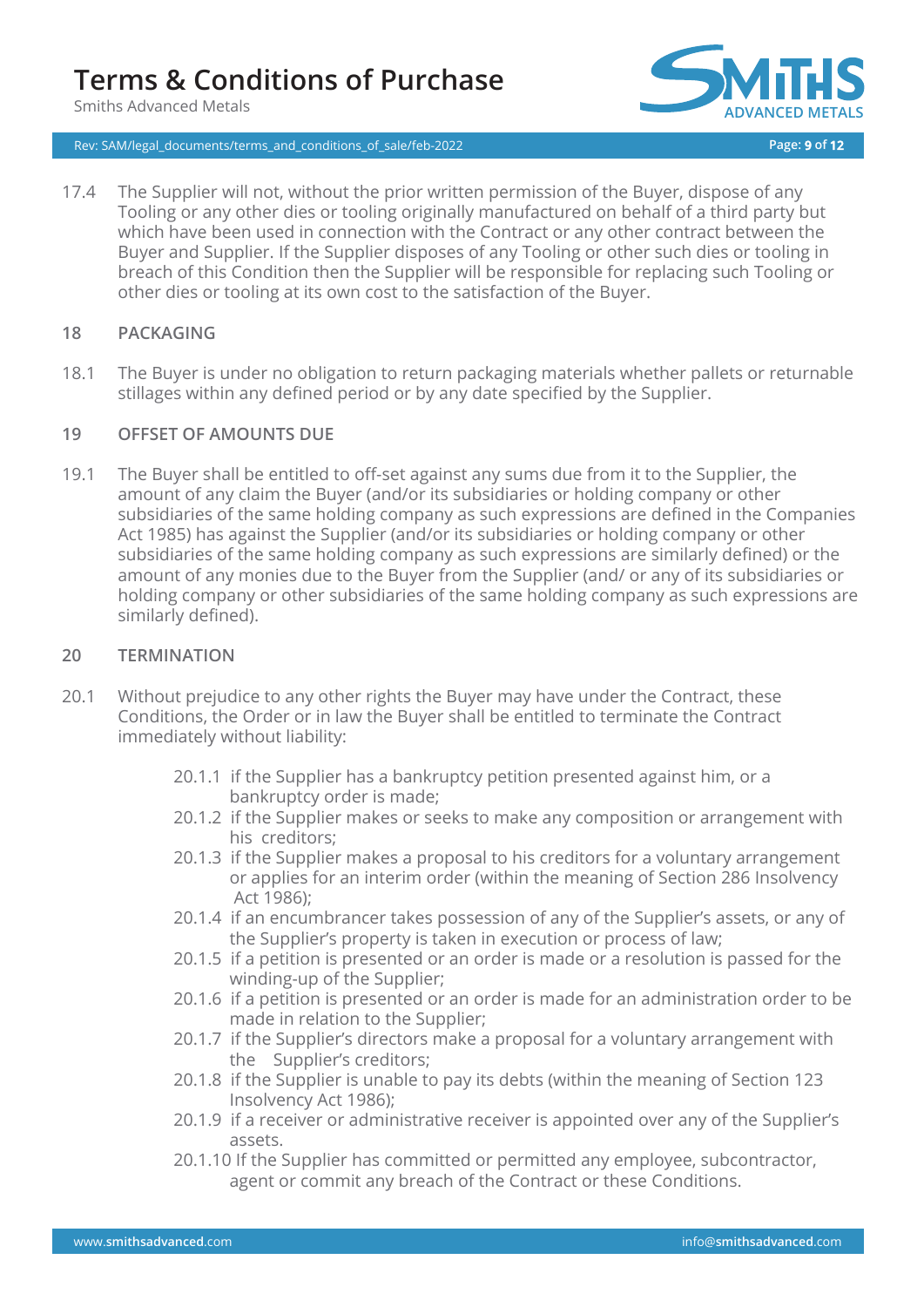Smiths Advanced Metals



Rev: SAM/legal\_documents/terms\_and\_conditions\_of\_sale/feb-2022 **Page: 10 of 12**

- 20.2 Conditions 8,11,12 and 13 shall continue in force following termination of the Contract however caused.
- 20.3 The Buyer reserves the right to terminate the Contract or cancel any part of the Order at any time by giving one month's notice in writing to the Supplier without liability and to refuse to accept any Goods not delivered and accepted at the date of such notice and subject to Conditions 20.3.1, 20.3.2 and 20.3.3 the Supplier will immediately cease all production of the Goods upon receipt of such notice provided that:

20.3.1 the Buyer shall pay to the Supplier the contract price of Goods delivered and accepted by the Buyer at the date of the notice and not already paid for;

- 20.3.2 the Supplier shall if so required complete and deliver all Goods partially manufactured at the date of such notice and the Buyer shall pay the contract price of all such Goods as are accepted by the Buyer.
- 20.3.3 if the Buyer does not exercise its option under Condition
- 20.3.2 the Buyer will pay to the Supplier such compensation as is reasonable to cover the costs of material and labour reasonably and properly incurred by the Supplier in the production of the Goods up to the date of termination of the Contract or cancellation of the Order save where the production of such Goods was carried out to permit the Supplier to deliver the Goods in advance of the delivery date agreed or specified by the Buyer in writing other than at the request of the Buyer.

## **21 SUPPLIER'S BREACH AND BUYER'S REMEDIES**

- 21.1 Without prejudice to Condition 20 if the Supplier has failed to comply with the terms of the Contract (including any of these Conditions, the Order and whether as to the whole or part of the Goods comprising the Order) or with any other contract with the Buyer the Buyer shall be entitled (whether or not the Goods or any part of the Goods have been accepted by the Buyer) to any one or more of the following remedies at the Buyer's discretion:
	- 21.1.1 to treat such breach by the Supplier of its obligations as a repudiation entitling the Buyer itself to repudiate further performance and to recover damages for the breach and without any liability to the Supplier (in particular for payment on a partial performance or quantum merit basis);
	- 21.1.2 to reject and return the Goods or require the Supplier to collect them or any part thereof, any costs incurred to be paid by the Supplier. The Buyer shall be entitled to be repaid in full for any Goods so returned;
	- 21.1.3 to give the Supplier the opportunity to replace or repair the Goods or reinstate them at the Supplier's expense so that they comply with the terms of the Contract;
	- 21.1.4 to refuse to accept any further deliveries or instalments of the Goods or any part thereof without any liability to the Supplier;
	- 21.1.5 to carry out at the Supplier's expense such work as may be necessary to make the Goods or any part thereof comply with the Contract;
	- 21.1.6 to claim such damage as the Buyer may have sustained in consequence of any breach of contract including loss of profit and the expenses of:
		- 21.1.6.1 obtaining goods to replace those which have been rejected or have not been delivered; and
		- 21.1.6.2 carrying out any further work on the Goods or any items of which the Goods comprise part or to which the Goods relate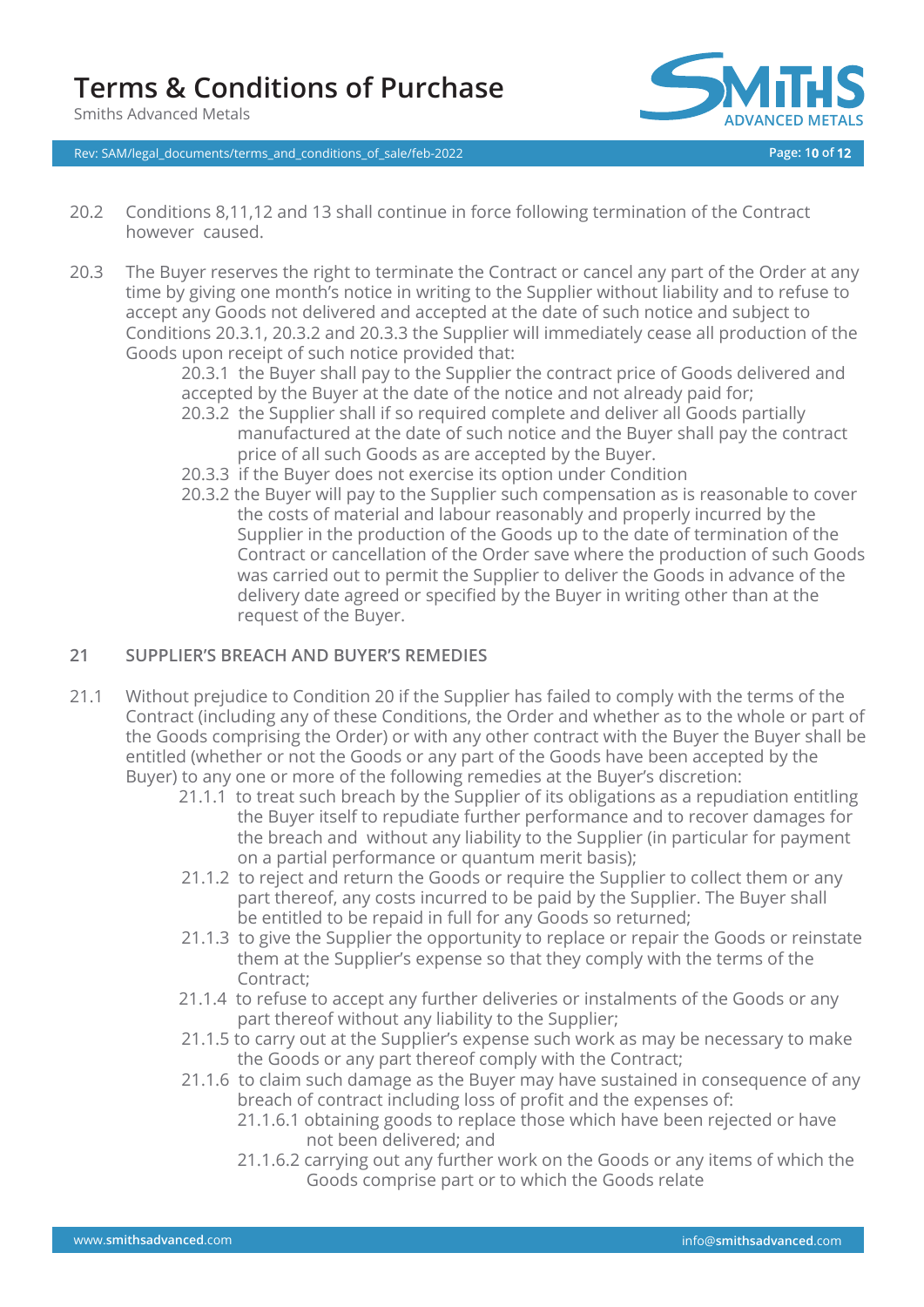Smiths Advanced Metals



Rev: SAM/legal\_documents/terms\_and\_conditions\_of\_sale/feb-2022 **Page: 11 of 12**

21.2 These rights shall be in addition to and without prejudice to any other rights the Buyer may have under the Contract, Order, these Conditions and/or in law.

#### **22 COMPLIANCE WITH OBLIGATIONS**

22.1 Any failure by the Buyer to insist on the Supplier's compliance with any of its obligations shall not be construed as a waiver or relinquishment of the Buyer's right to insist upon strict compliance with such obligations at any other time or shall in any way effect the Buyer's rights or the Supplier's obligations under the Contract.

#### **23 LAW**

23.1 This Contract, the Order and these Conditions shall be governed and construed in accordance with English Law.

#### **24 HEADINGS**

24.1 The headings of these Conditions shall not affect their construction.

#### **25 NOTICES**

- 25.1 Any notice may be served by:
	- 25.1.1 posting it in a first class prepaid envelope to the last known address of the Supplier or the Buyer (as the case may be) and shall be deemed to have been served at the time at which the notice so posted would have been delivered in the ordinary course of post;
	- 25.1.2 telex or facsimile transmission and shall be deemed served twelve hours after the time of transmission.

#### **26 CONTRACTS (RIGHTS OF THIRD PARTIES) ACT 1999**

26.1 A person who is not a party to the Contract has no right under the Contracts (Rights of Third Parties) Act 1999 to enforce any term of the Contract or these Conditions but this does not affect any right or remedy of a third party which exists or is available apart from that Act.

### **27 ETHICAL BEHAVIOUR AND EXPECTATIONS**

27.1 Smiths High Performance expect all suppliers to operate and conduct their business activities in an ethical and morally acceptable manner. This includes adherence to national and international laws and regulations such as The Modern Slavery Act 2015 and The Bribery Act 2010. We also require your staff and supply chain to conduct their roles and responsibilities in an ethical manner which eliminates any form of bullying, misinterpretation, falsifying and any other behaviour deemed to be detrimental to our business activities.

#### **28 CONFORMITY AWARENESS**

All suppliers are expected to ensure that their employees are aware of the importance of product and / or service conformity to requirements and of potential consequences of any non-conformities.